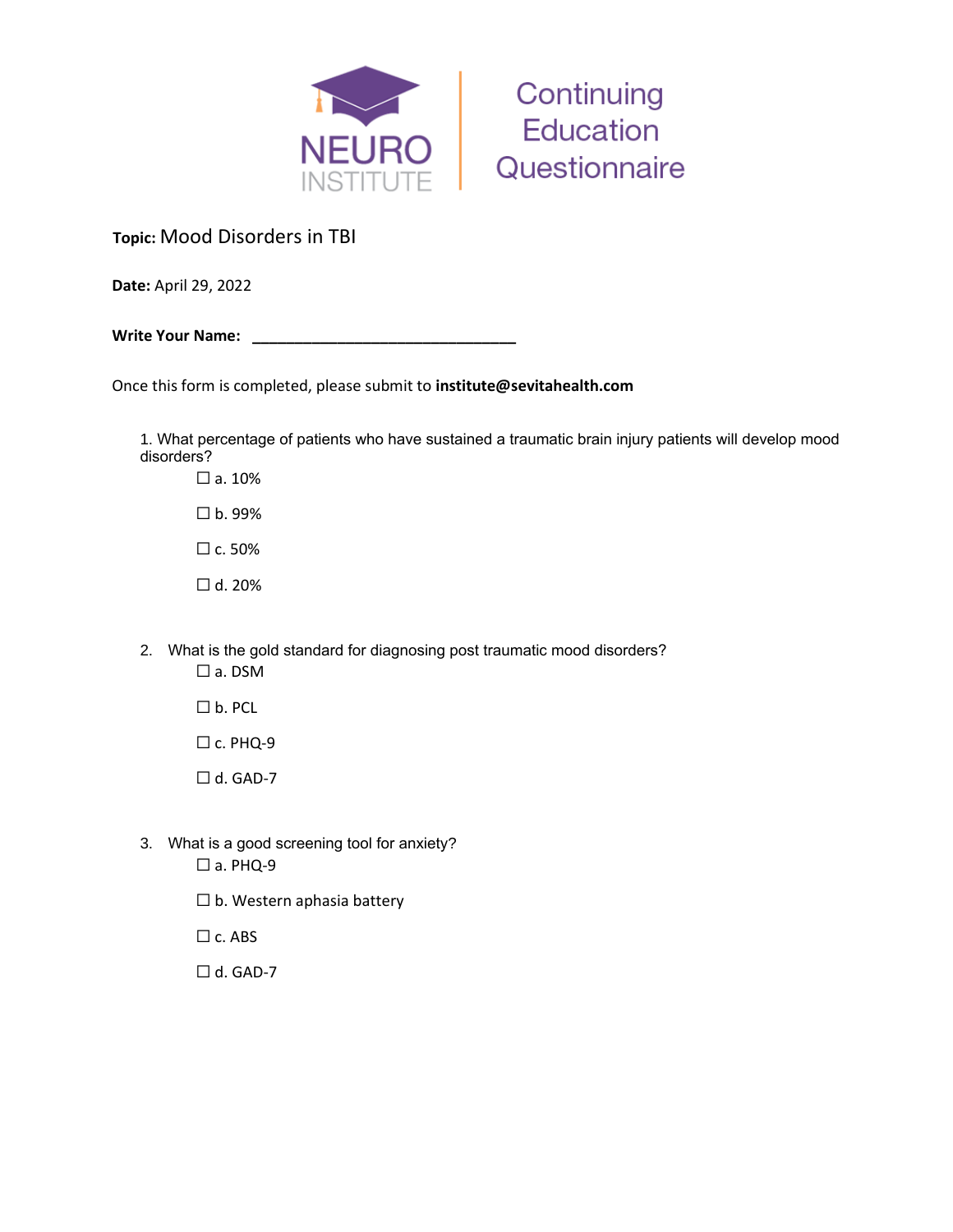



- 4. The \_\_\_\_ are considered the first line pharmacologic treatment options for post traumatic depression? ☐ a. SSRIs
	- ☐ b. SNRIs
	- ☐ c. Anxiolytics
	- ☐ d. Benzodiazepines
- 5. The Agitated Behavior scale (ABS) is used to track what?  $\Box$  a. Post traumatic insomnia
	- ☐ b. Bladder incontinence
	- $\Box$  c. Post traumatic agitation
	- $\Box$  d. Post traumatic headaches
- 6. Pseudobulbar affect (PBA) pathological laughter and \_\_\_\_.
	- □ a. Sweating
	- ☐ b. Tachycardia
	- $\Box$  c. Crying
	- ☐ d. Verbal outbursts
- 7. What is one of the two most common lobes of the brain that are injured in head trauma??
	- □ a. Frontal lobe
	- ☐ b. Occipital lobe
	- $\Box$  c. Parietal lobe
	- $\Box$  d. Pineal gland
- 8. What is a screening tool for PTSD?
	- $\square$  a. ABS
	- ☐ b. PHQ‐9
	- $\Box$  c. Parietal lobe
	- $\Box$  d. Pineal gland